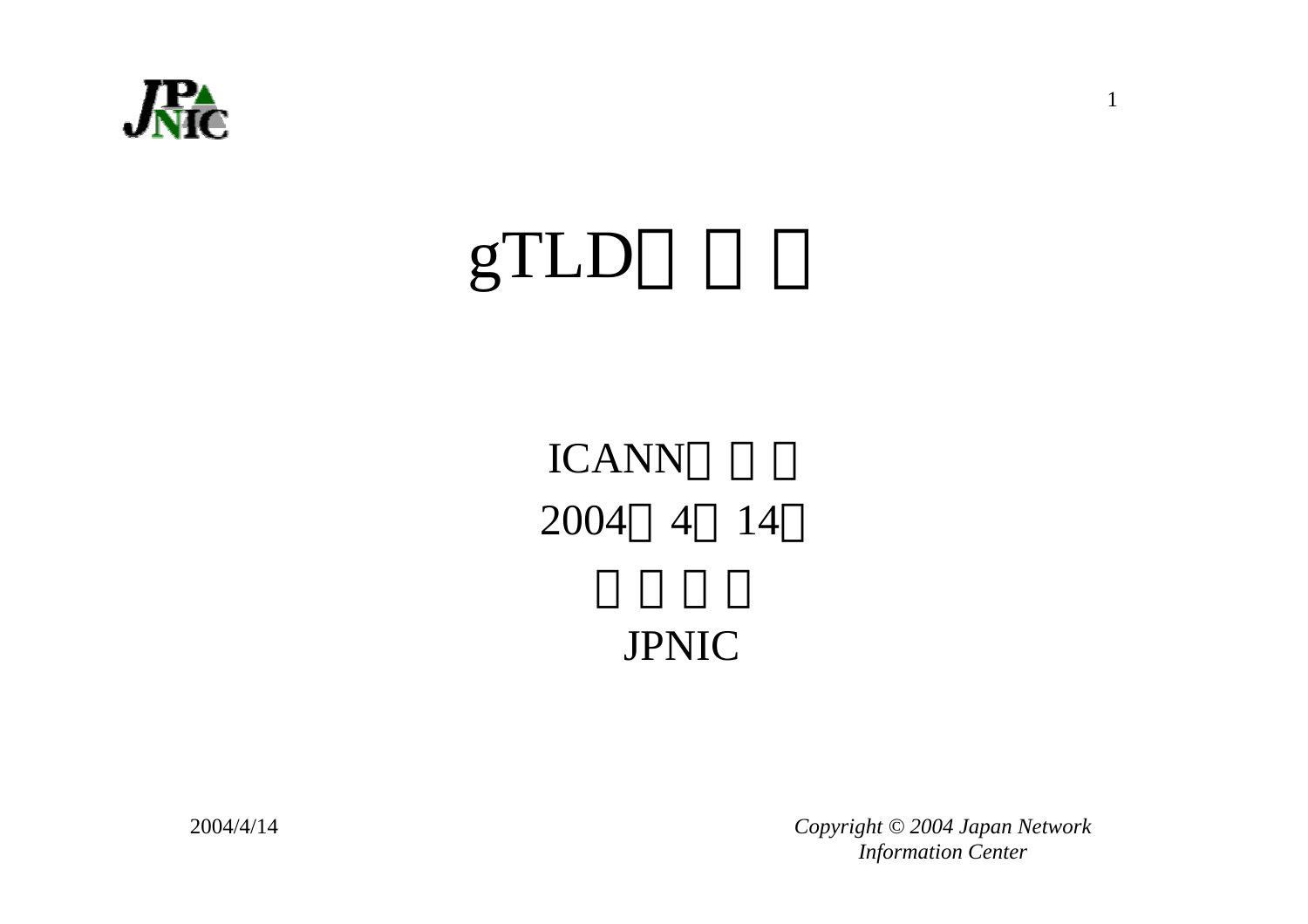

(http://gnso.icann.org/issues)

- Whois Privacy
- Registry service
- Transfers
- Deletes
- UDRP
- sTLD
- new gTLD evaluation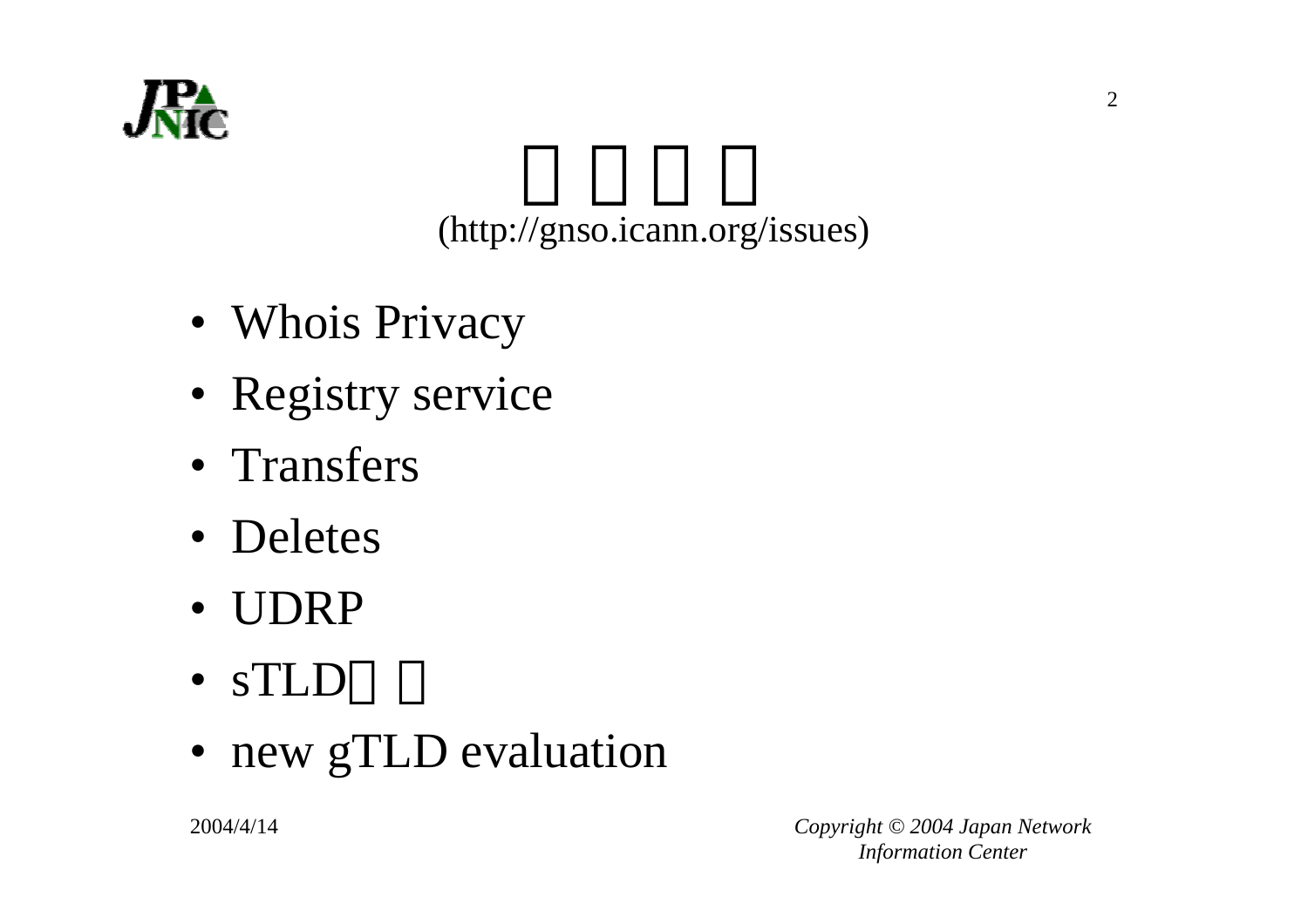

## gTLD

- WLS(Wait Listing Service)
- .net

 *Copyright © 2004 Japan Network Information Center*

2004/4/14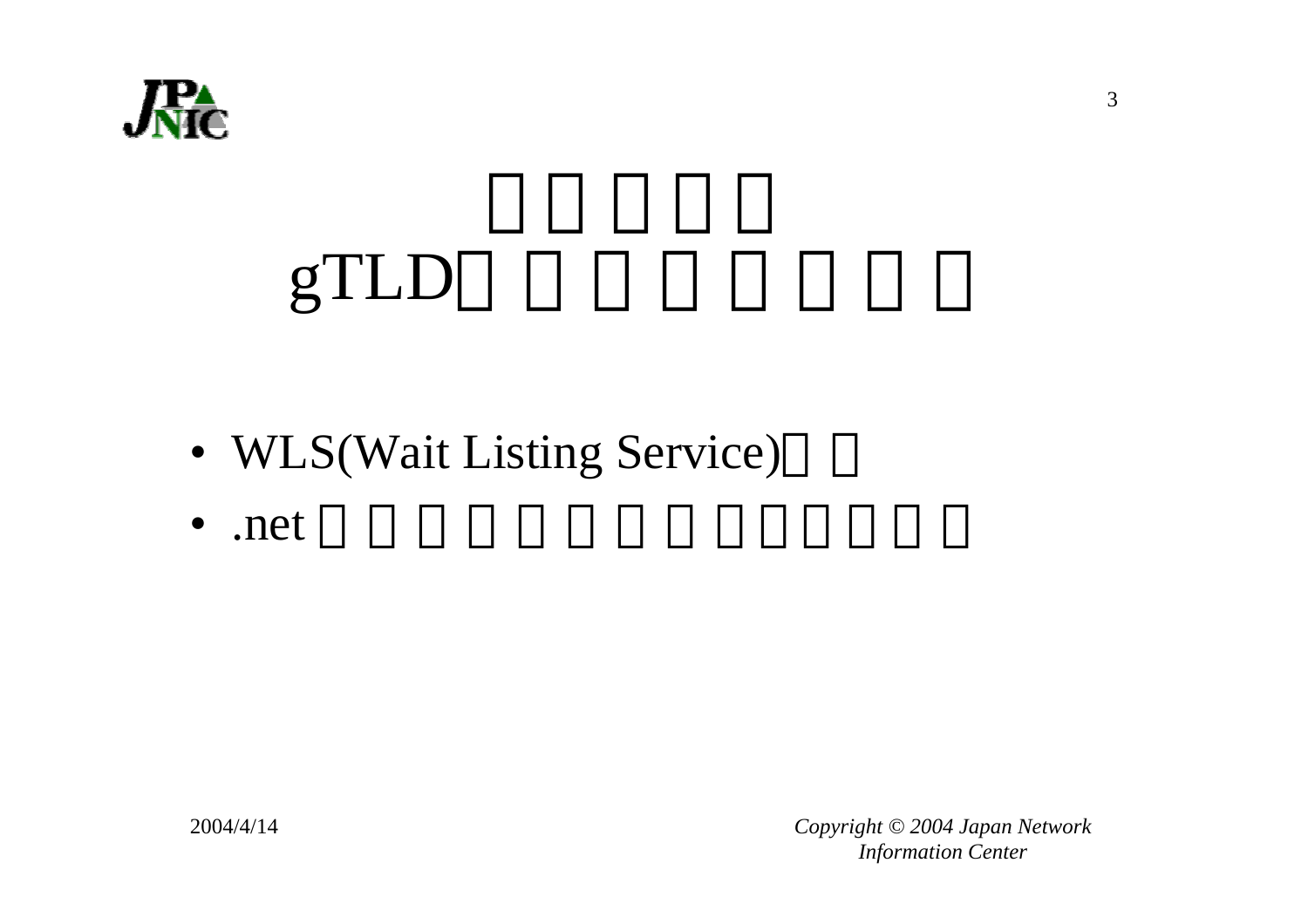

#### Whois Privacy(1)

- • $(ex. 2002 2)$ DNSO Whois Task Forcee )
- Issues Report by ICANN staff(2003 5 13 )
- GNSO (2003 5 22 ) -- "Steering Group"
- 2003 6 Montreal Workshop
- 2003 10 29 Tunisia Workshop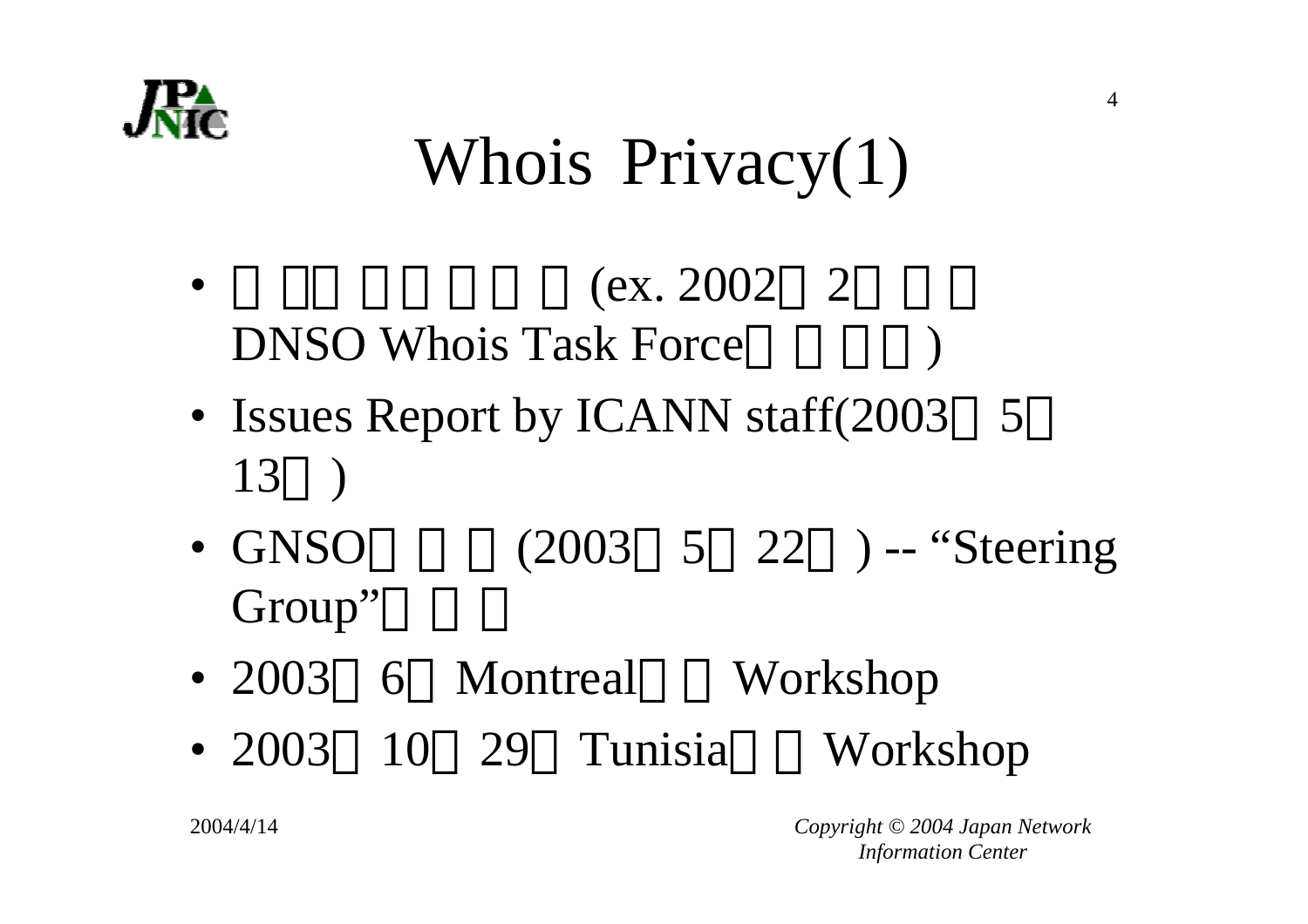

#### Whois Privacy(2)

- 2003 10 29 GNSOTask Force
	- "marketing purposes"

- •Task Force
- 2004 3 3 Rome Workshop

 *Copyright © 2004 Japan Network Information Center*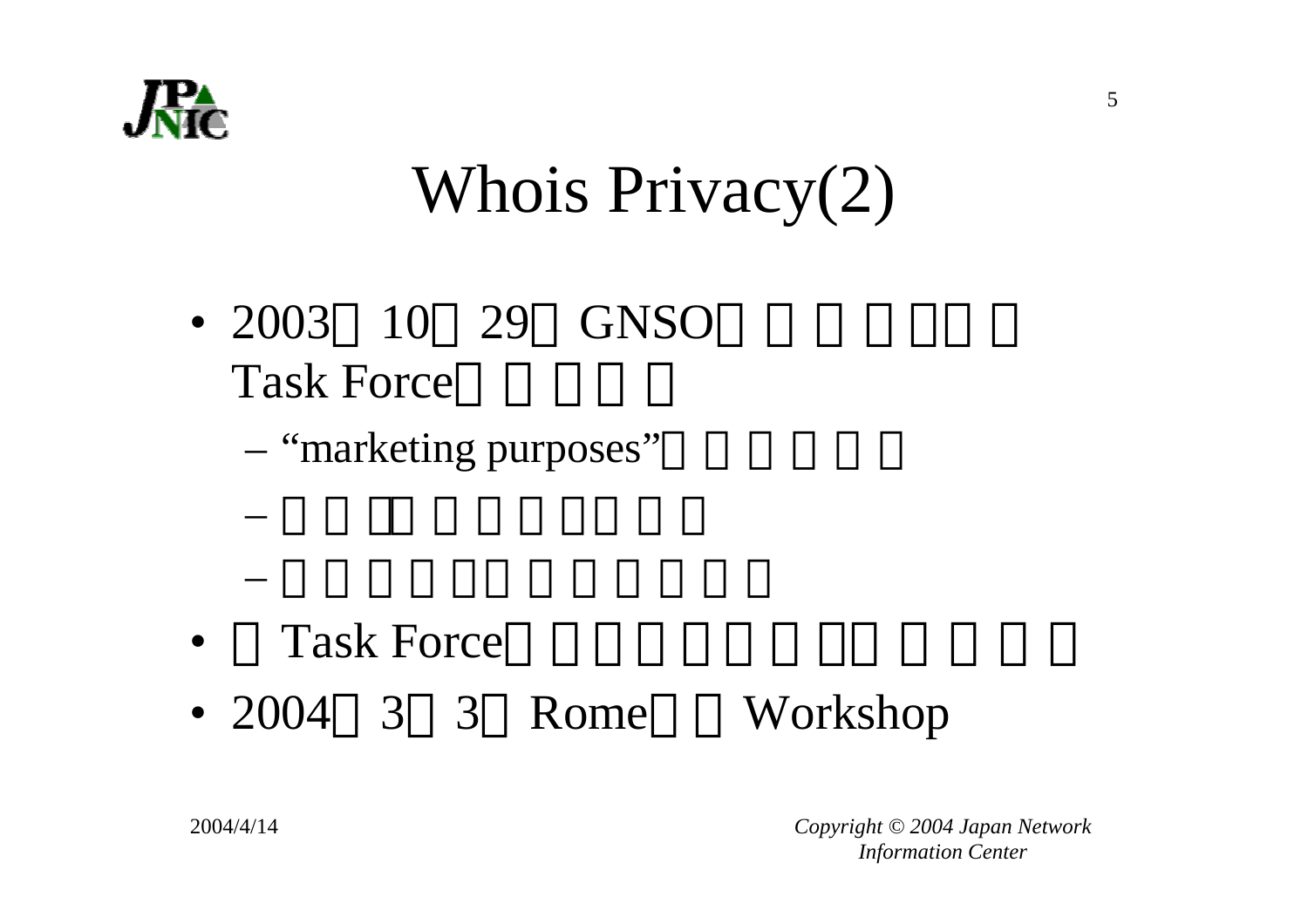

#### New Registry Service(1)

- 2003VeriSign SiteFinder Service
- Issues Report (2003 10 19 GNSO )
- Issues Report on the Need for a Predictable Procedure for Changes in Operation of TLD Registries(2003 11 19 )

2004/4/14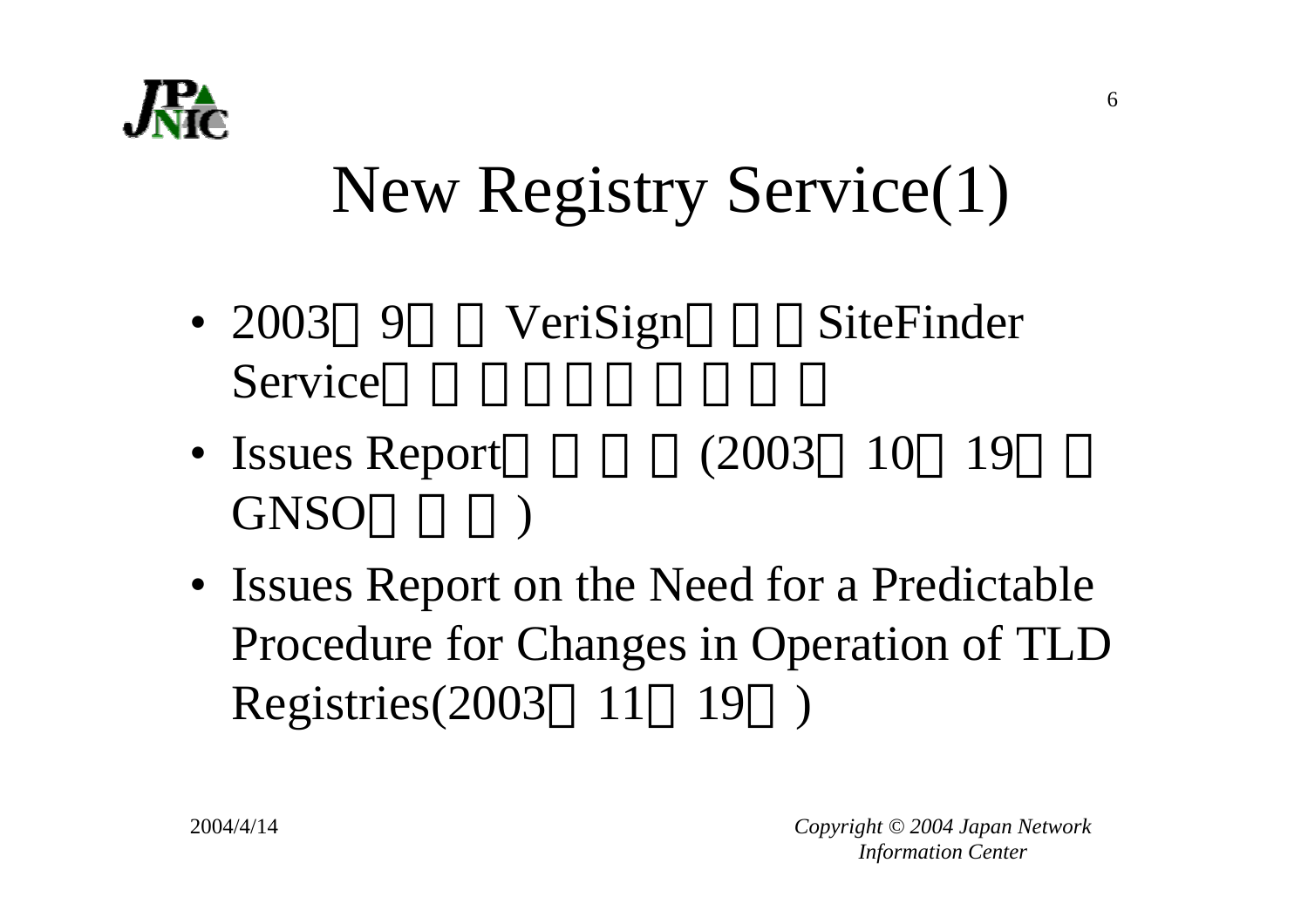

#### New Registry Service(2)

- PDP (2003 12 2 GNSO )
- GNSO (2004 1 121 20 )
- 20043 3 Rome Workshop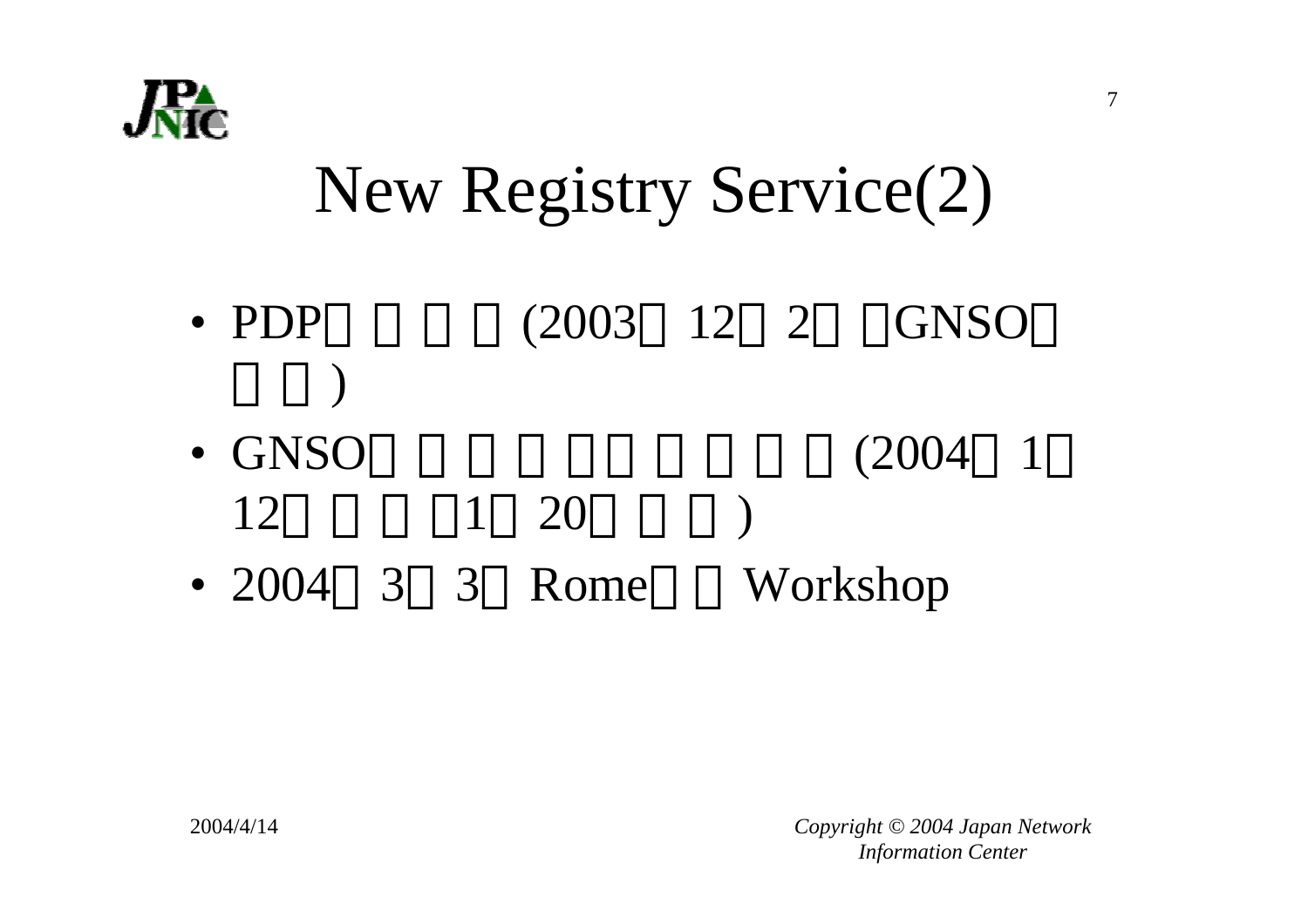

### sTLD

- 2002 12 Amsterdam
- 2003 10 Tunisia
- 2003 12 15
- 2004 3 16 (10)
- 2004 3 31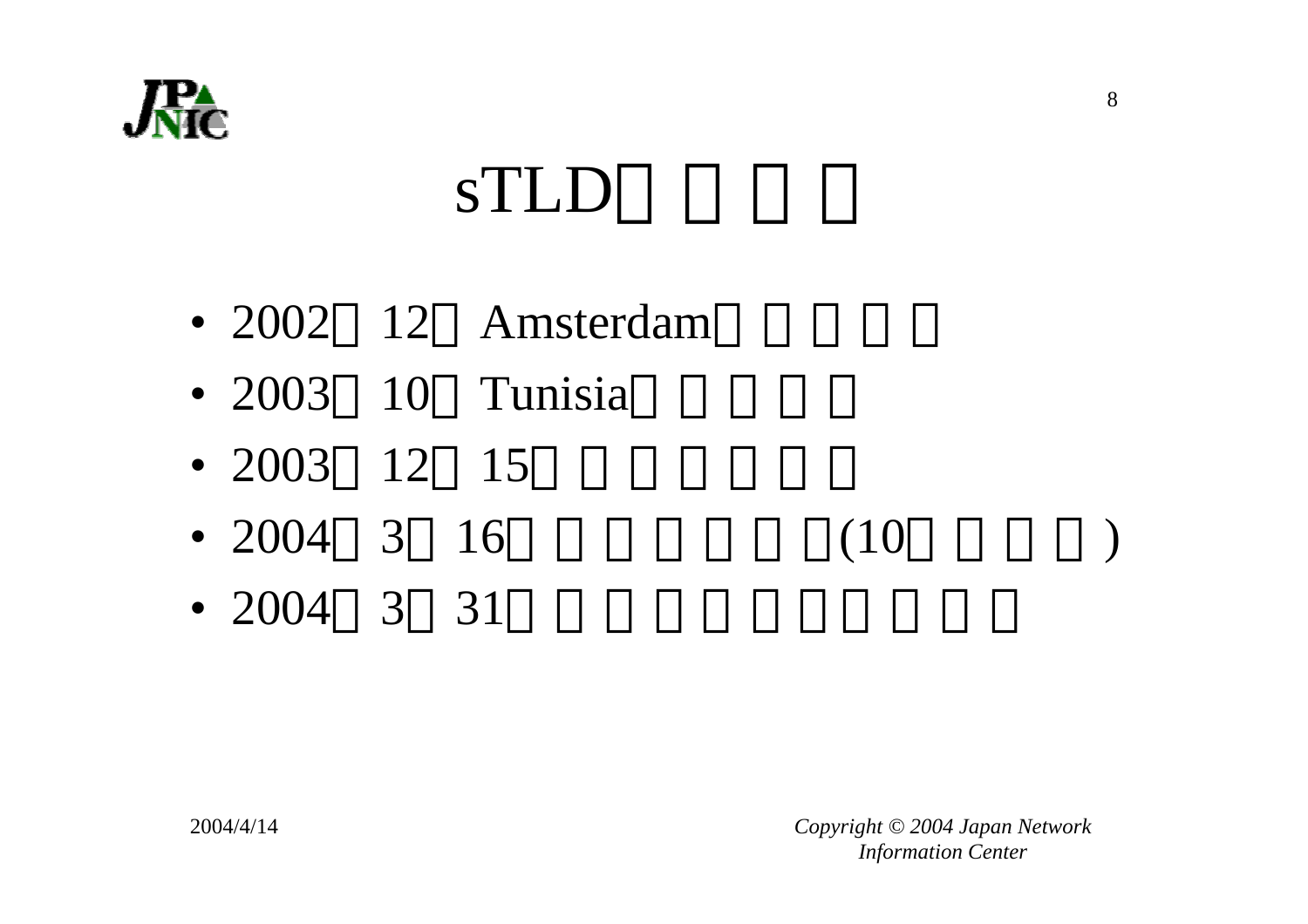

#### new gTLD evaluation(1)

- New TLD Evaluation Process Planning Task Force(2001/6
- Task Force Final Report(2002/7/31)
- Final Report (2002/8/23)
- •Action Plan(2002/10/18)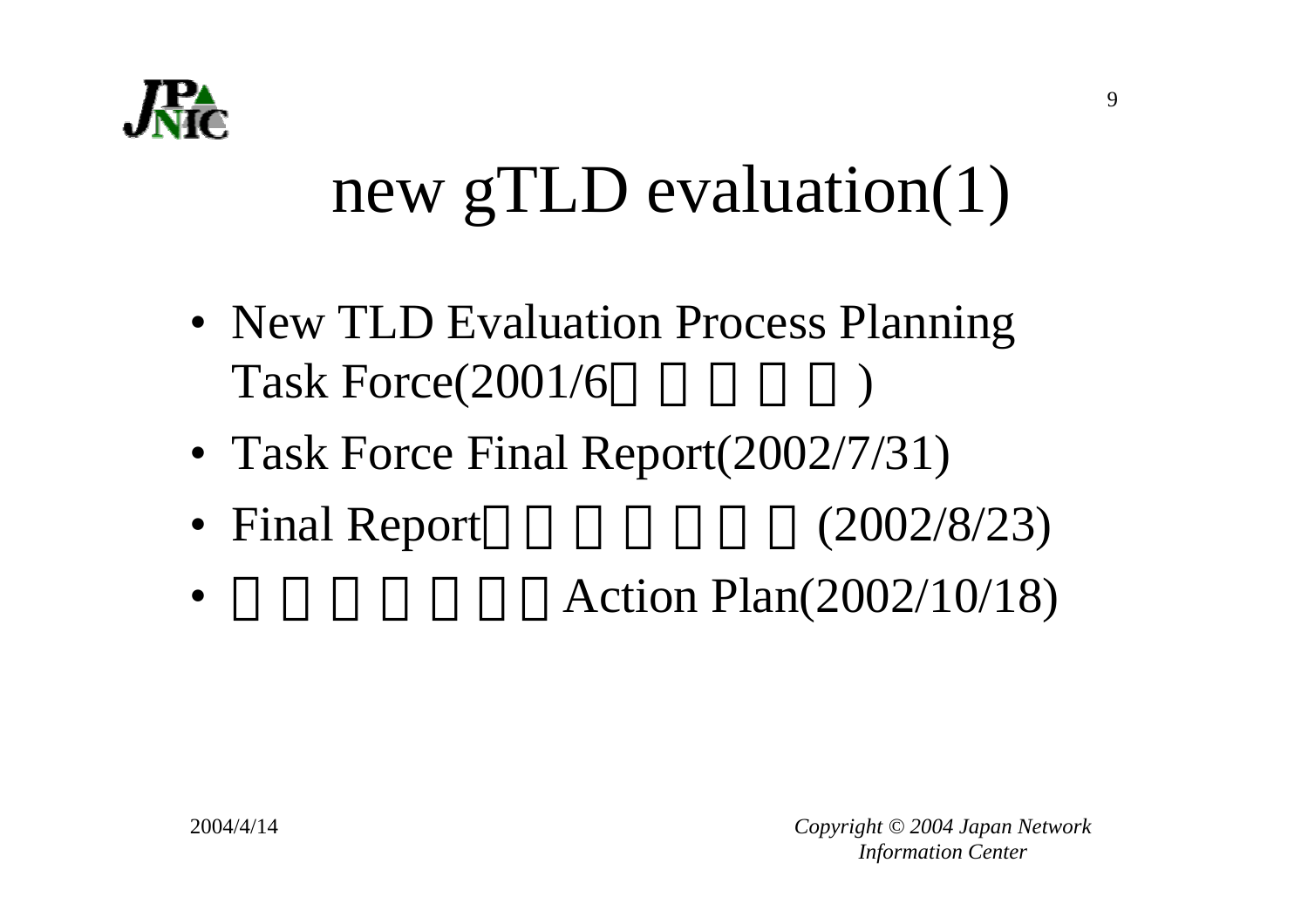

### new gTLD evaluation(2)

- Action Plan(2002/12/15)
- Tunisia(2003/10/30)Public Forum Sebastien Bachollet
- Rome(2004/3/4)Public Forum Miriam Sapiro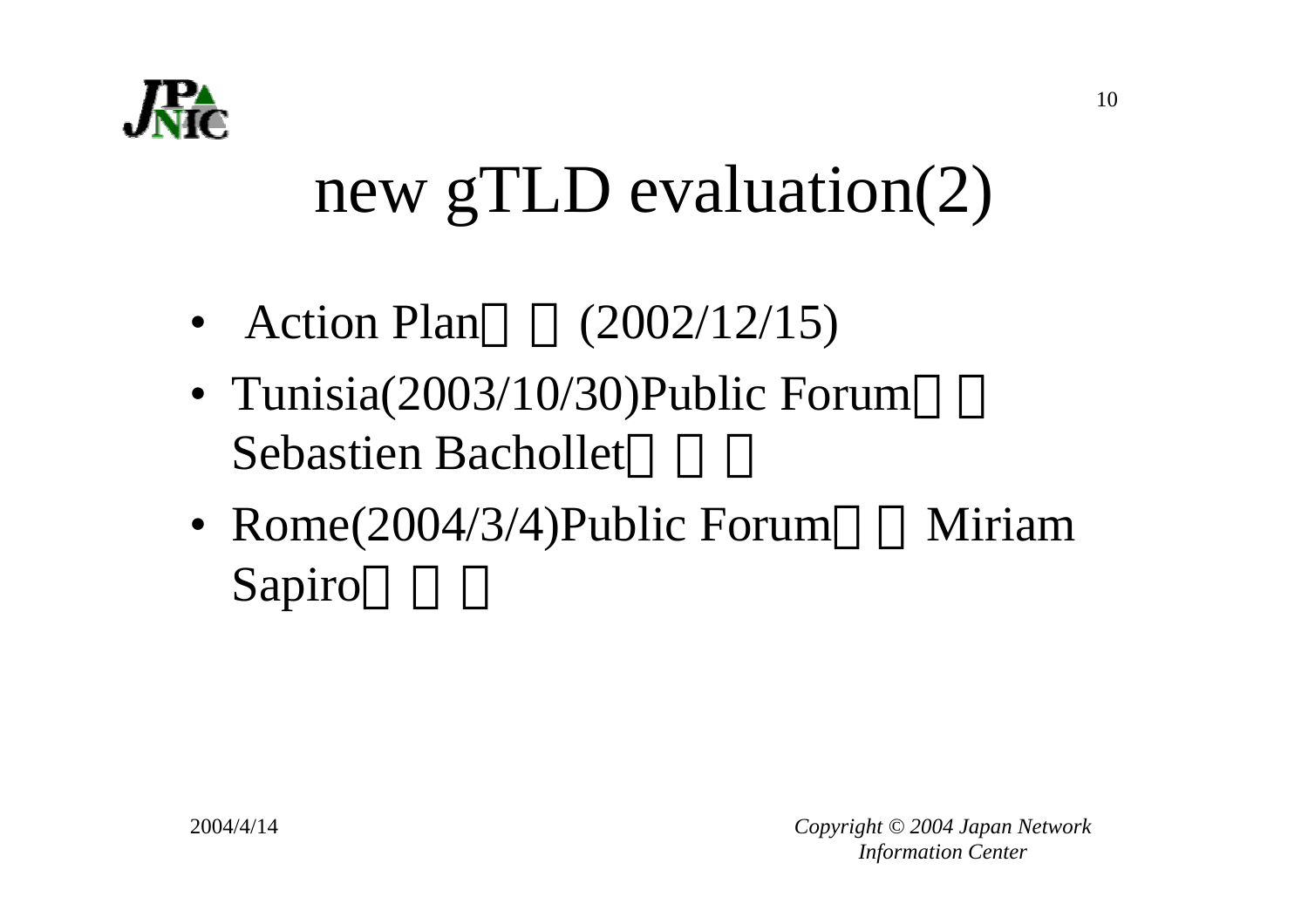

#### Transfer

- GNSO Transfer Task Force Final Report(2003/2/20 GNSO )
- Final Report (2003/4/25)
- Transfer Assistance Group(TAG) (2003/7)
- TAG Final Recommendation(2004/1)
- ICANN(2004/3/31)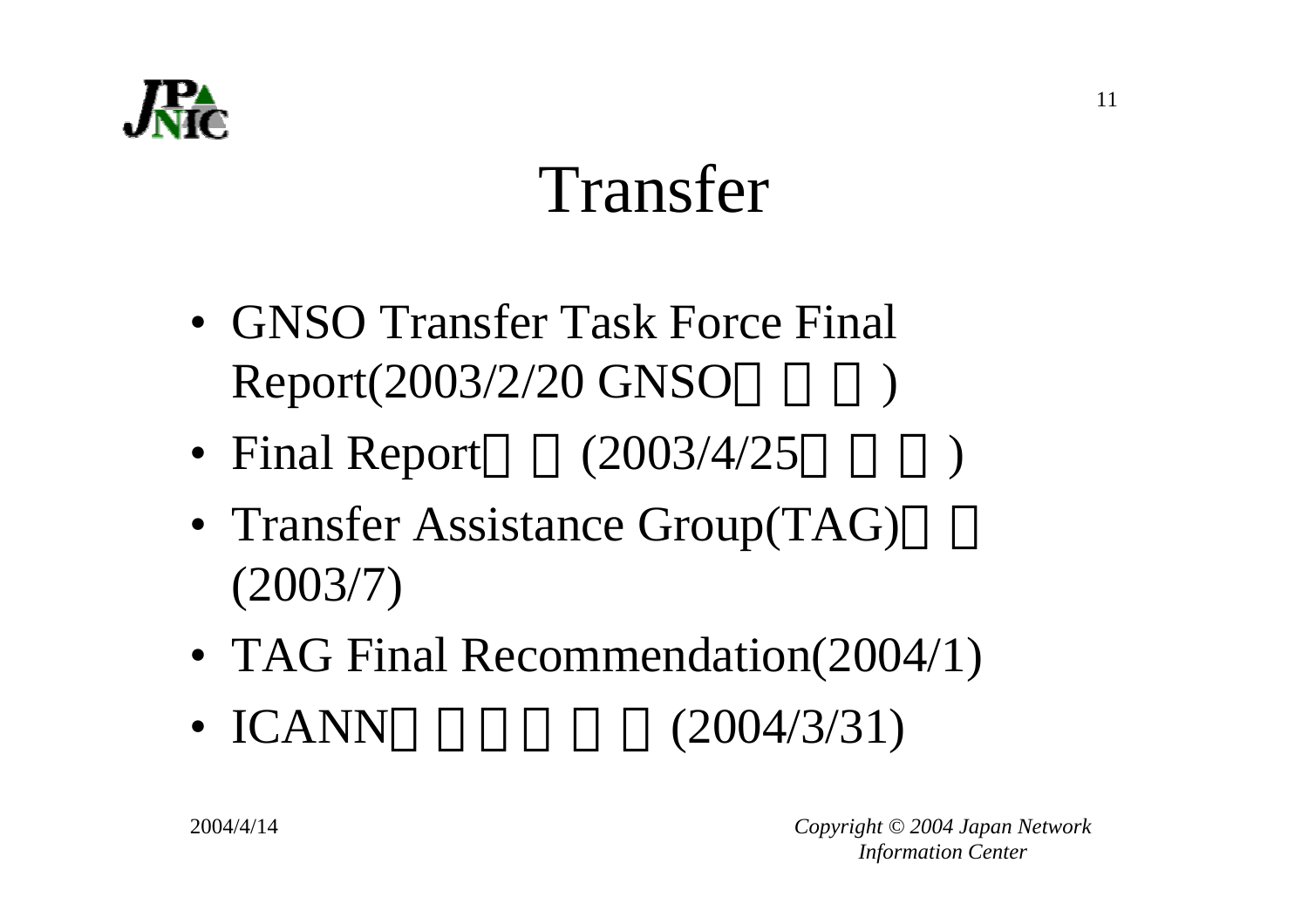

#### Delete

- DNSO Delete Task Force Final Report(2003/6/17)
- 2003GNSO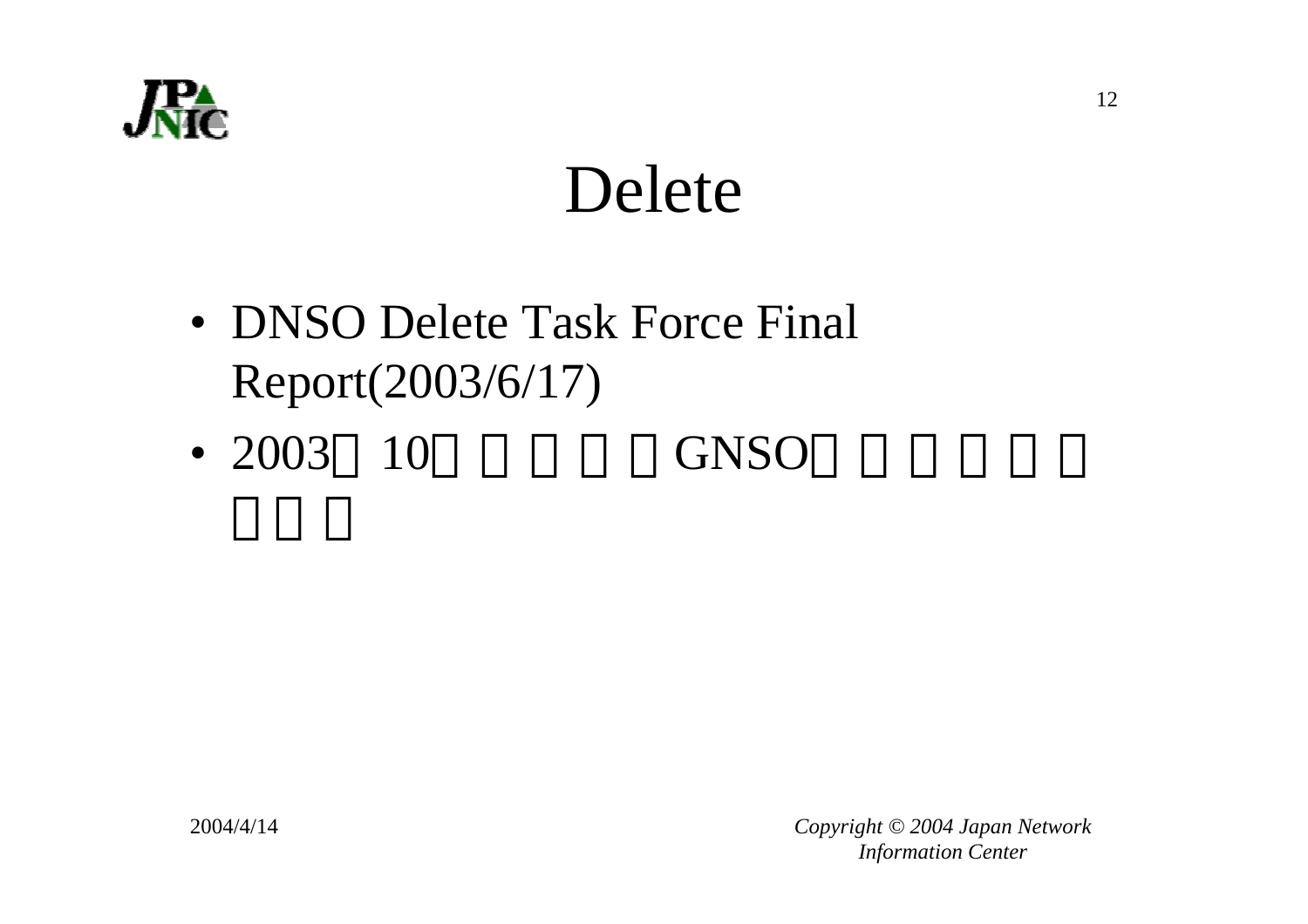

### UDRP

- Issues Report(2003 8 1 )
- GNSO (2003 10 29 )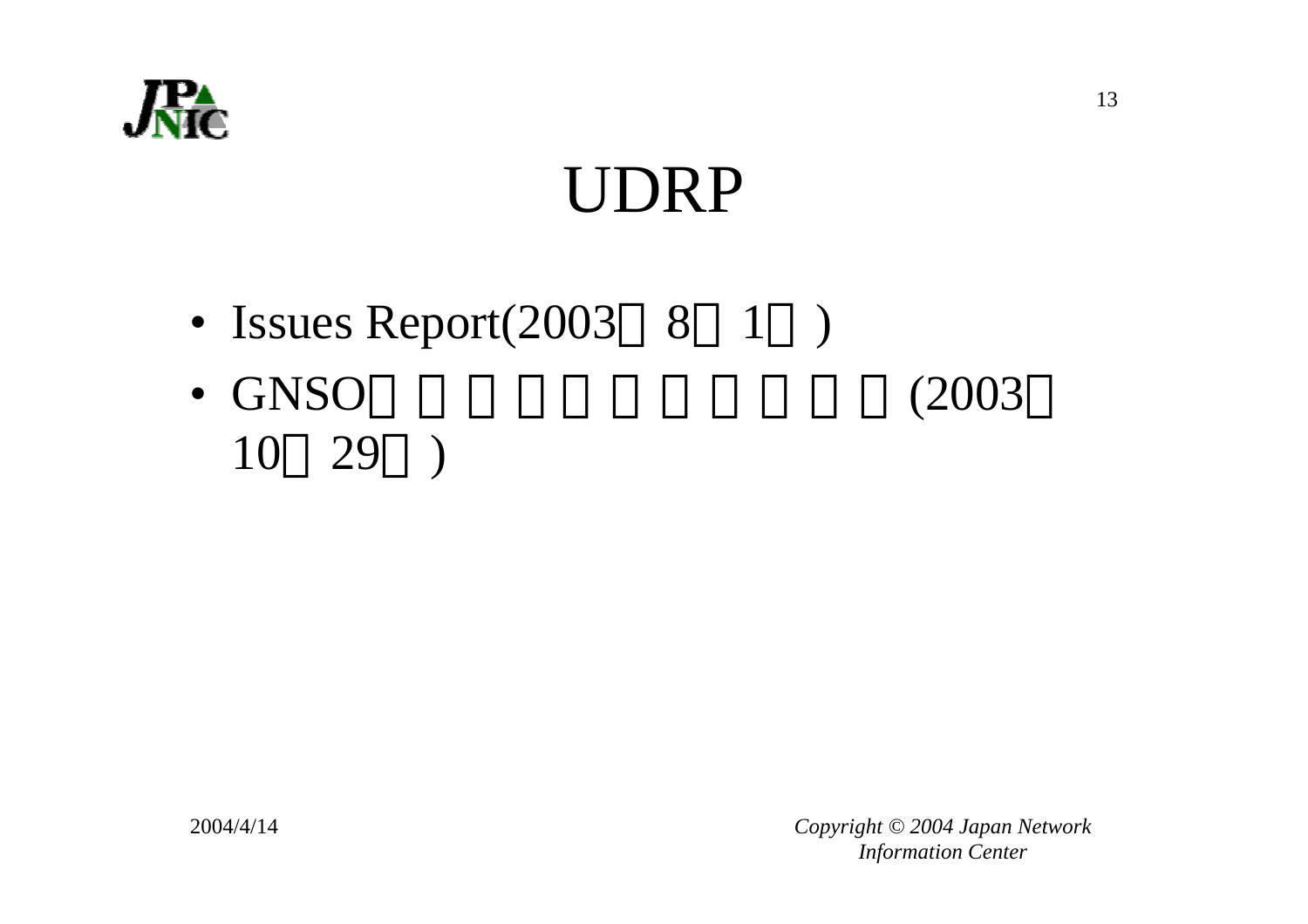

# (1)

•

- D(G)NSO
- – "Final Report"
	- New TLD Evaluation
	- Transfer
	- Delete